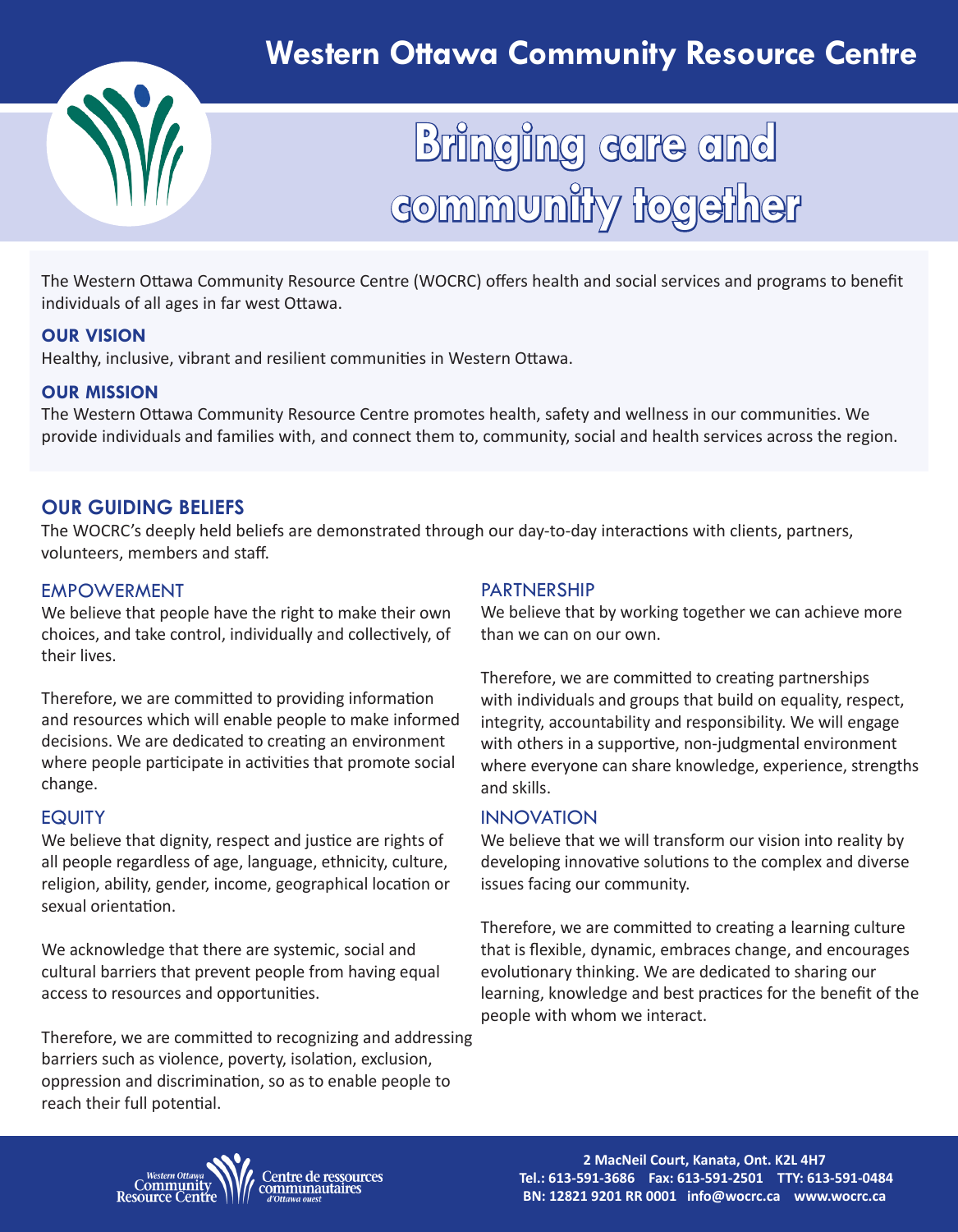

# **CLIENT RIGHTS1**

At the WOCRC, we respect all our clients and take their rights very seriously. Specifically, we believe that our clients have the right to:

#### Be Respected:

- Be treated in a professional, courteous and dignified manner
- Be acknowledged and welcomed for your individuality, needs and preferences, including ethnic, spiritual, linguistic, familial, ability, age, socioeconomic, cultural, sexual orientation, gender expression, and gender identity factors

#### Be Heard:

- Participate in making empowered choices about the factors that affect your safety, health and overall wellbeing
- Provide feedback about your experience accessing our services and feel confident that any concerns you have can be addressed through our Client Complaints<sup>2</sup> policy and procedures

#### Be Informed:

- Receive clear information to help you make decisions in the planning and delivery of your services
- Receive information about other services at our centre and in the community

#### Quality of Service:

- Receive quality and confidential services in compliance with our policies and procedures and other relevant legislation
- Receive service in French if participating in a program that has been designated as bilingual (i.e., English / French)

Along with the WOCRC's Guiding Beliefs, these Client Rights are a fundamental part of our approach to serving residents of our community.



## **CLIENT COMPLAINTS**

<sup>1</sup>The WOCRC recognizes that in spite of efforts to meet client needs, there may be times when clients are not satisfied with the services received. Any correspondence received in French from a client in a designated program, for the purposes of a complaint, Complaint Policy and Procedure to be followed and addressed in French. For all other undesignated programs, efforts will be made to respond accordingly.

 $2$ The full policy and procedure is available to you upon request by: **Phone:** 613-591-3686 **Email:** info@wocrc.ca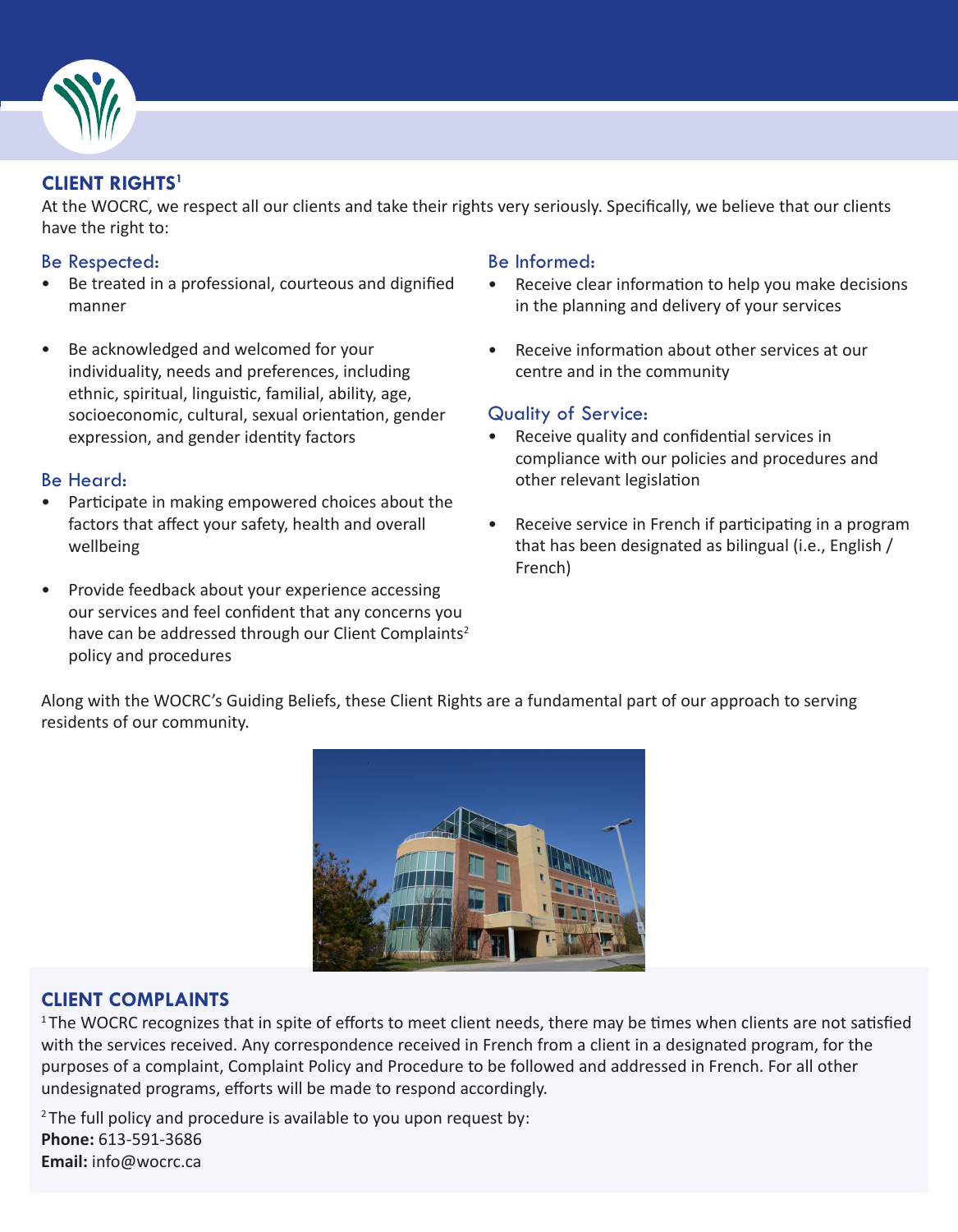

# **CLIENT PRIVACY PROTECTING YOUR PERSONAL INFORMATION**

#### Our Commitment

We are committed to protecting your personal information. This information is given to us in trust and will remain confidential.

- 1. All WOCRC staff and volunteers are committed to maintaining the confidentiality of your information.
- 2. When the WOCRC collects information from you, it will only be to provide you with services that you have requested. You are not required to provide any information beyond what is required to meet your needs.
- 3. WOCRC staff work in teams to provide you with comprehensive services. Information may be shared among those directly involved in providing you with services. We will not share information about you with others outside the Centre without your permission, except under special circumstances (see Limits of Confidentiality).
- 4. Your file belongs to the WOCRC. You are welcome to request access to your file. The WOCRC will be responsive to any questions or concerns that you may have regarding the protection of your privacy at the WOCRC.

## Privacy and Security of Your Information

The Personal Information collected in your file belongs to you. The privacy and protection of your information is a priority. In the assessment process, we only collect the information we need in order to determine your service and support needs. The information cannot be used for any other purposes without your permission.

- Your information is kept in a secure place.
- Your information will only be viewed by authorized people who deliver your services.
- All service providers have signed contracts to keep your information confidential.
- When a person views your information, it is recorded in a log. This log is reviewed regularly to make sure there has been no unauthorized access to your information.
- Information is stored and/or disposed of according to the law.
- We will investigate any suspected breach or unauthorized access to your personal information.

# Limits of Confidentiality

The WOCRC may report information to third parties without consent only if required by law. Examples include:

- If we believe that you are a danger to yourself or others;
- If we suspect that a child under the age of 16 is at risk;
- If our records are subpoenaed by the courts.

#### Protecting Your Privacy

The collection of personal client information is fundamental to providing quality community, health, and social services. The WOCRC has always understood the importance of confidentiality and we have taken additional steps to ensure the privacy and protection of your information. We have:

- Approved a Privacy Policy;
- Appointed Chief Privacy Officers to answer your inquiries and concerns;
- Set up safeguards for handling paper, electronic and verbal personal information.

#### Questions or Concerns?

If you would like to know more about how your personal information is handled feel free to ask our Chief Privacy Officer by calling **613-591-3686** or emailing **cpo@wocrc. ca**.

If you would like to review the *WOCRC Privacy Policy*, please visit **www.wocrc.ca**.

## The Privacy Commissioner

If you have any issues or concerns about how your information is being handled, you have the right to contact the Information and Privacy Commissioner of Ontario at:

**2 Bloor Street East, Suite 1400 Toronto, ON M4W 1A8 Phone: 1-416-326-3333 or 1-800-387-0073 www.ipc.on.ca**